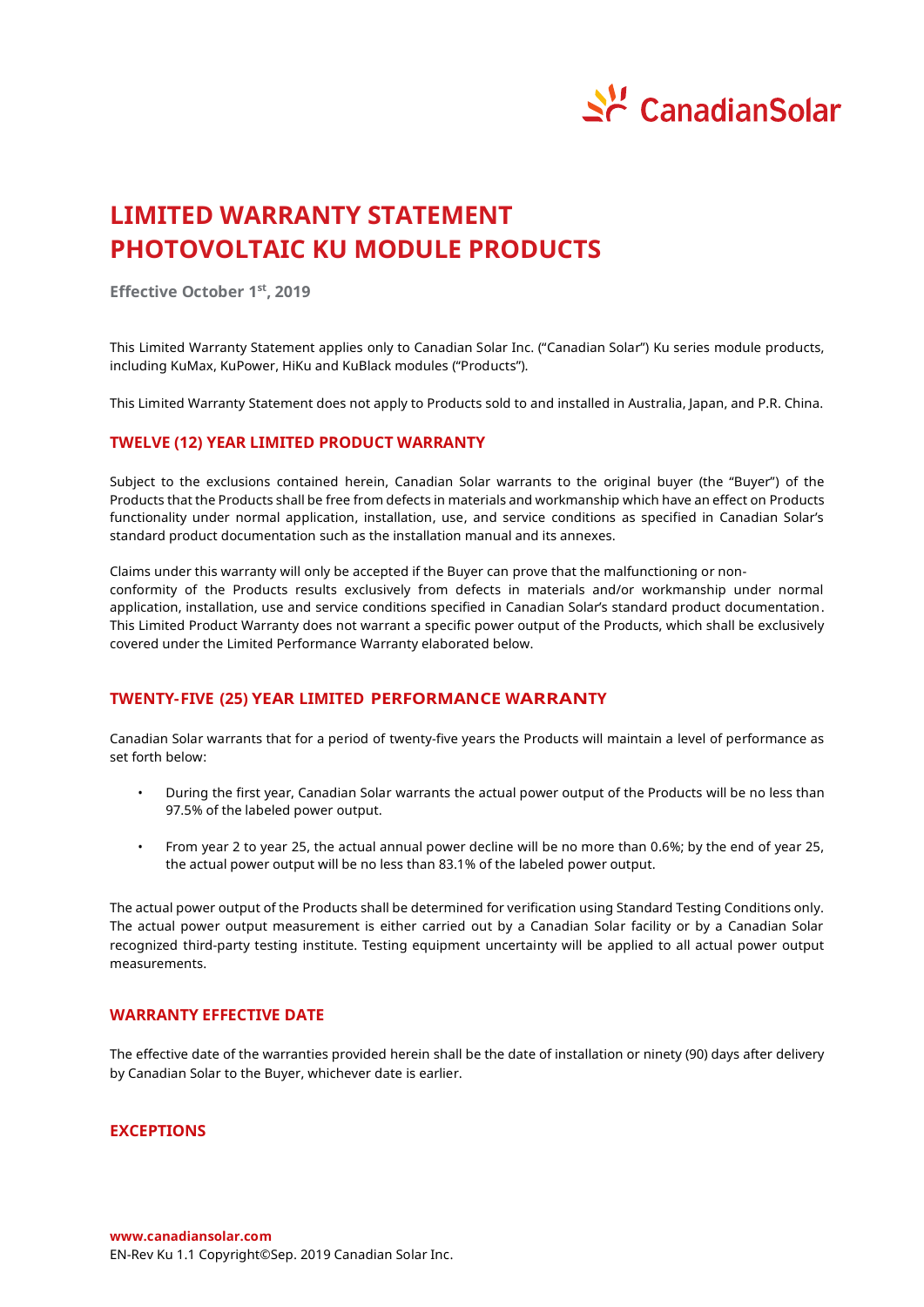

The limited warranties set forth herein **DO NOT** apply to any Products: 1) for which Canadian Solar has not received all or part of the due payments from the Buyer; 2) which have been subject to negligence in transportation, handling, storage or use; 3) which have been repaired without Canadian Solar's authorization or in any way tampered with; 4) which have been subject to extraordinary salt or chemical exposure; 5) which have been subject to improper installation, application, alteration, unauthorized service, or improper system design which caused constant shading to the Products; 6) which have been subject to power failure or surges, flood, fire, direct or indirect lightning strikes, or other acts of nature; 7) which have been subject to accidental breakage, vandalism, explosions, acts of war, or other events outside Canadian Solar's control; or 8) which have been moved from its original installation location.

In addition, the limited warranties do not apply to any deterioration in the appearance of the Products (including, without limitation, any scratches, stains, rust, discoloration, or mold) or any other changes to the Products in appearance stemming from the normal wear and tear over time of product materials. Also, no warranty claim may be made if the product label, type or serial number of the applicable Products has been altered, removed or made illegible.

## **REMEDIES**

In respect of the Twelve (12) Year Limited Product Warranty, if Canadian Solar verifies in its reasonable judgment that the Products fail to conform to the terms of the Limited Product Warranty set forth herein, Canadian Solar, at its option, will provide one of the following remedies: 1) repair the Products; 2) replace the Products with new products whose labeled power wattages equal to or exceed the Warranted Wattages of replaced Products (the Warranted Wattages is defined as the contracted power wattages of the Products minus the permissible accumulated degradation); or 3) provide a refund of the fair market value of the Products assessed based on the Warranted Wattages at the time of claim.

In respect of the Twenty-Five (25) Year Limited Performance Warranty, if Canadian Solar verifies in its reasonable judgment that the Products fail to conform to the terms of the Limited Performance Warranty set forth herein, Canadian Solar, at its option, will provide one of the following remedies: 1) repair the Products; 2) replace the Products with new products whose labeled power wattages equal to or exceed the Warranted Wattages of replaced Products; 3) provide additional Products to make up the wattage difference between the actual measured power output wattages of the Products and the Warranted Wattages; or 4) provide a refund of the fair market value of the wattage difference between the actual measured power output wattages and the Warranted Wattages.

All remedies under this limited warranty statement shall be calculated based upon the Warranted Wattages of the Products at the time of first reporting of the warranty claim.

Canadian Solar will not accept any return of Products without Canadian Solar's prior authorization. Once accepted, Canadian Solar will cover reasonable transportation costs (except for insurance, any taxes, duties, demurrages, or any other costs and expenses related to custom clearance or Buyer's failure to cooperate) for shipping the Products under a claim back from the Buyer to a designated location of Canadian Solar, and for shipping the additional, repaired or replacement Products to the original installation location. If Canadian Solar opts for repair as the remedy, Canadian Solar shall cover reasonable material and labor costs related to the repair. In any event, the costs and expenses for the removal, installation, and/or reinstallation of the Products, including fees, levies, taxes or other financial duties due in relation to any applicable electronic waste disposal regulation, shall remain with the Buyer, unless otherwise agreed to by Canadian Solar in a signed writing. Canadian Solar will not pay any cost of any fees, levies, taxes or other financial duties imposed on the remedies implemented by Canadian Solar or imposed on the Products subject to such remedies, that are due to regulatory, government or judicial decisions not existing at the time of purchase of the affected Products.

Any repair or replacement of the affected Products shall not increase the applicable warranty period. The warranty period for replaced or repaired Products is the remainder of the warranty for the affected Products. Canadian Solar reserves the right to deliver a similar product (of similar size, color, shape, and/or power output) in replacement of the affected Products if production of the affected Products is discontinued or such product is otherwise unavailable. Unless instructed by Canadian Solar otherwise, Buyer shall dispose of Products in accordance with all local applicable

#### **www.canadiansolar.com**

EN-Rev Ku 1.1 Copyright© Sep. 2019 Canadian Solar Inc.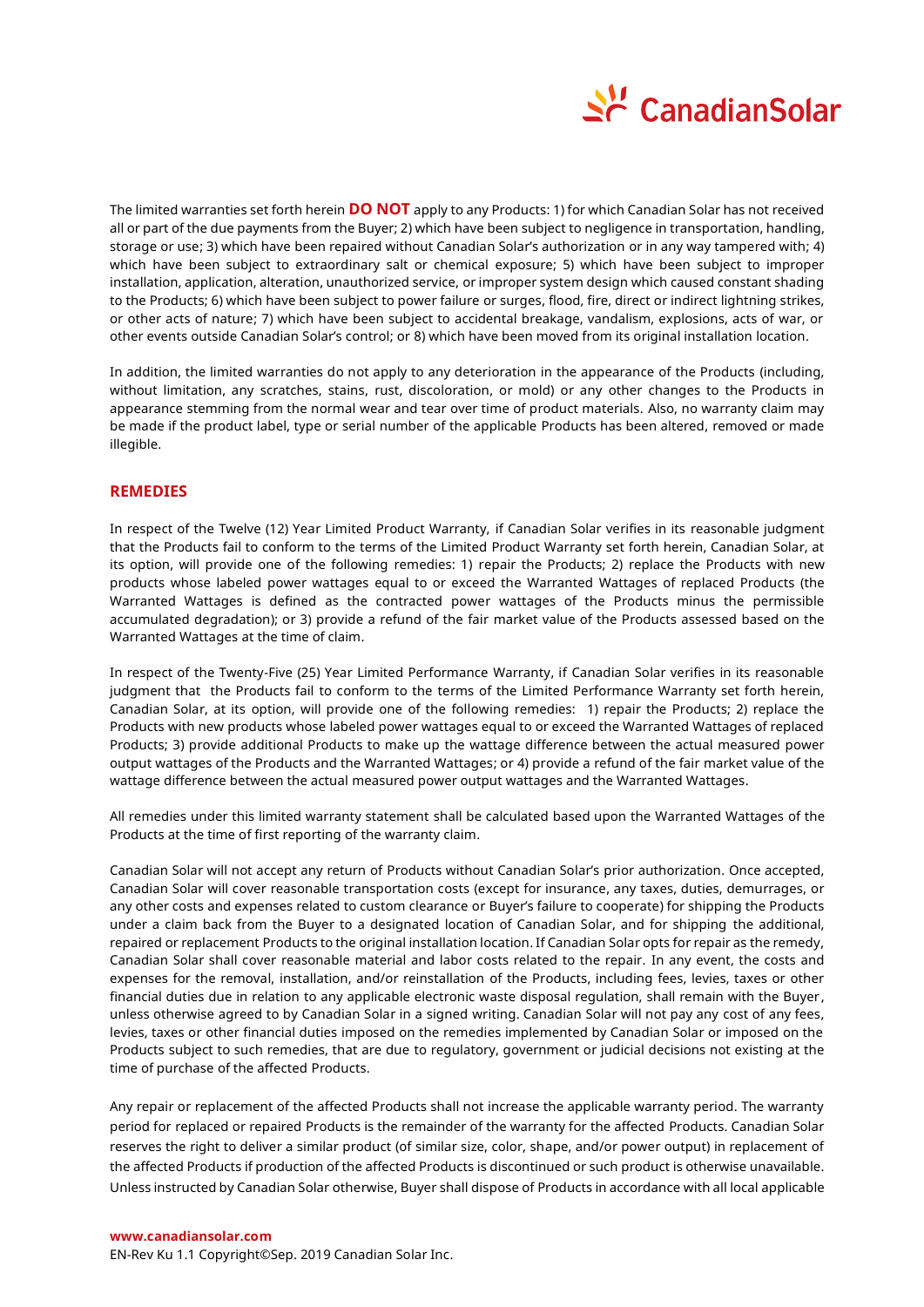

regulations on electronic waste treatment and disposal at its own cost. Products having been replaced shall not be sold, reworked or reused in any way, unless expressly authorized by Canadian Solar.

**EXCEPT AS OTHERWISE PROVIDED BY APPLICABLE LAW, THE FOREGOING REMEDIES STATE CANADIAN SOLAR'S SOLE AND EXCLUSIVE OBLIGATION AND THE BUYER'S SOLE AND EXCLUSIVE REMEDY FOR A BREACH OF THE FOREGOING LIMITED WARRANTIES.**

#### **CLAIM PROCESS**

If the Buyer believes that it has a justified claim covered by the limited warranties set forth above, then the Buyer shall submit such claim in writing without undue delay, with supporting information including but not limited to the claimed quantity, serial numbers, purchasing invoices and proofs, to Canadian Solar within the applicable warranty period specified above to the following address, or such future address as Canadian Solar may provide from time to time:

**Asia Pacific** Canadian Solar Inc. Customer Service Department 199 Lushan Road, Suzhou New District Jiangsu China, 215129 Tel: +86 512 66908088 E-mail: service.cn@canadiansolar.com

**Europe, Middle East & Africa**  Canadian Solar EMEA GmbH Customer Service Department Landsberger Strasse 94, 80339 Munich, Germany Tel: +49 89 5199689 0 E-mail: service.emea@canadiansolar.com

**Americas** Canadian Solar Inc. Customer Service Department 3000 Oak Road, Ste. 400 Walnut Creek, CA 94597 Tel: +1 855 315 8915 E-mail: service.ca@canadiansolar.com

Upon receipt of such written claim, Canadian Solar may seek further verification of the Buyer's claim of a breach of one of the foregoing limited warranties.

#### **WARRANTY ASSIGNMENT**

This Limited Warranty is transferrable to a party taking legal title to the Products, provided that the Products remain installed in their original installation location.

#### **DISPUTE RESOLUTION**

In case of any dispute related to warranty claims, such dispute shall be referred to and finally resolved pursuant to the governing law clauses and dispute resolution procedures under the purchase agreement between the Buyer and Canadian Solar.

#### **NOT INDEPENDENT WARRANTIES**

The Buyer has the right to pursue claims under each of the warranties set forth above; provided that if claims arise under multiple limited warranties from a single defect, then if Canadian Solar remedies that defect as set forth above, Canadian Solar shall be deemed to have resolved all applicable warranty claims arising from that defect.

## **DISCLAIMERS**

EN-Rev Ku 1.1 Copyright© Sep. 2019 Canadian Solar Inc.